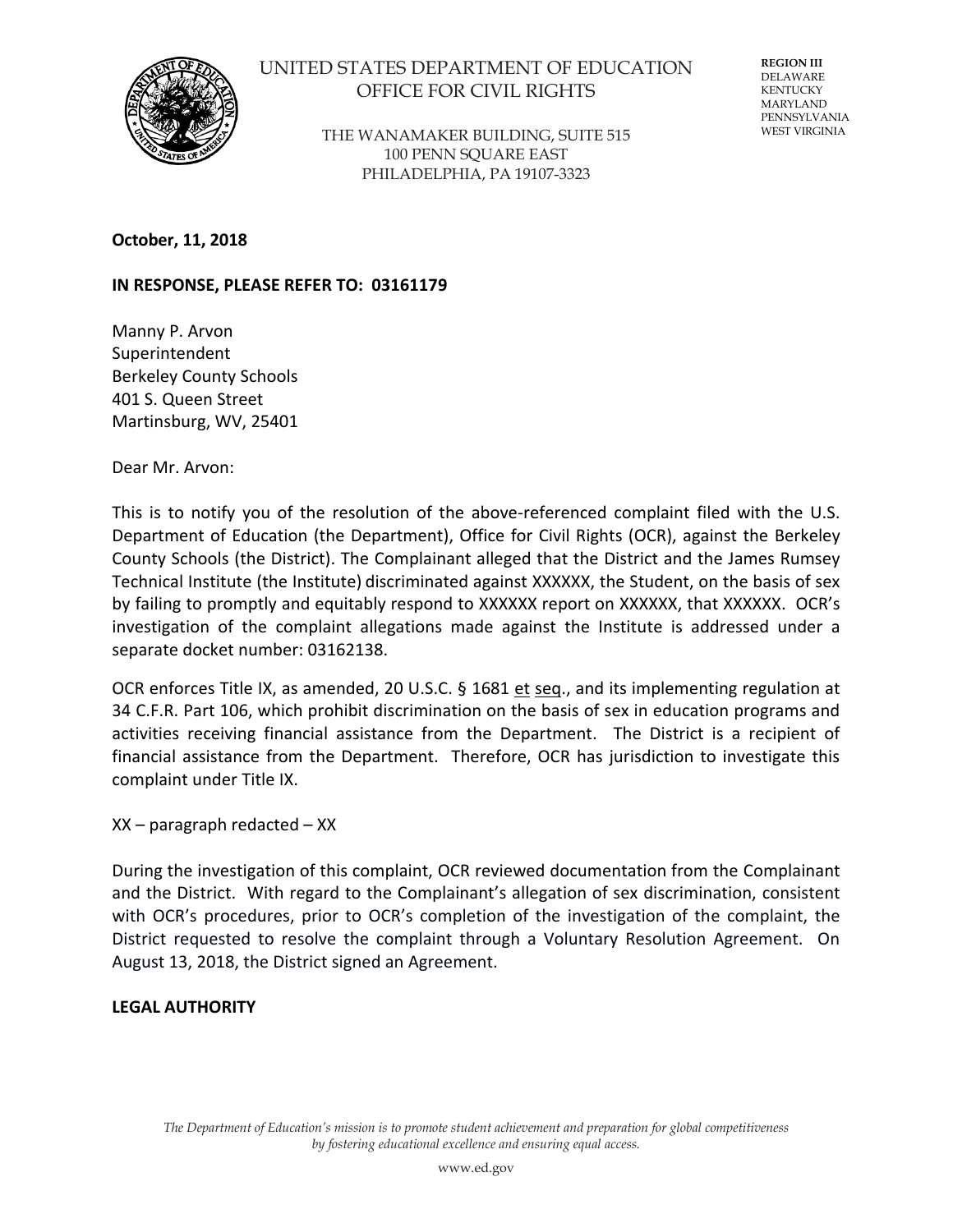The Title IX regulation at 34 C.F.R. § 106.31 provides generally that, except as provided elsewhere in the regulation, no person shall on the basis of sex be excluded from participation in, denied the benefits of, or subjected to discrimination in education programs or activities operated by recipients of Federal financial assistance.<sup>1</sup>

Under Title IX, elementary and secondary schools that receive Federal financial assistance are responsible for providing students with a nondiscriminatory educational environment.<sup>2</sup> Sexual harassment that creates a hostile environment is a form of sex discrimination prohibited by Title IX. Sexual harassment is unwelcome conduct of a sexual nature. Sexual harassment can include unwelcome sexual advances, requests for sexual favors, and other verbal, nonverbal, or physical conduct of a sexual nature, such as sexual assault or acts of sexual violence.<sup>3</sup> Sexual harassment of a student creates a hostile environment if the conduct is sufficiently serious that it interferes with or limits a student's ability to participate in or benefit from the recipient's program.<sup>4</sup>

OCR considers a variety of related factors to determine if a sexually hostile environment has been created and considers the conduct in question from both an objective and a subjective perspective. Factors examined include the degree to which the misconduct affected one or more students' education; the type, frequency, and duration of the misconduct; the identity of and relationship between the alleged harasser and the subject or subjects of the harassment; the number of individuals involved; the age and sex of the alleged harasser and the subject of the harassment, the size of the school, location of the incidents, and the context in which they occurred; and other incidents at the school. The more severe the conduct, the less the need to show a repetitive series of incidents; this is particularly true if the harassment is physical. A single or isolated incident of sexual harassment may, if sufficiently severe, create a hostile environment.<sup>5</sup>

Once a recipient knows or reasonably should know of possible sexual harassment, it must take immediate and appropriate action to investigate or otherwise determine what occurred. A recipient must take prompt and effective steps reasonably calculated to end the harassment, eliminate any hostile environment, prevent the harassment from recurring and, as appropriate, remedy its effects. These duties are a recipient's responsibility, regardless of whether a student has complained, asked the recipient to take action, or identified the harassment as a form of discrimination.<sup>6</sup> If a recipient delays responding to allegations of sexual harassment or responds inappropriately, the recipient's own action may subject students to a hostile environment.<sup>7</sup> If it does, the recipient will be required to remedy the effects of both the initial sexual harassment and the effects of the recipient's failure to respond promptly and appropriately.<sup>8</sup> A recipient's

 $\overline{\phantom{a}}$ 

<sup>1</sup> 20 U.S.C. §1681(a).

<sup>2</sup> 20 U.S.C. §1681(a).

<sup>3</sup> See 2001 Revised Sexual Harassment Guidance, Section II.

<sup>4</sup> See 2001 Revised Sexual Harassment Guidance, Section V.A.

<sup>5</sup> See 2001 Revised Sexual Harassment Guidance, Section V.A.1.

<sup>6</sup> See 2001 Revised Sexual Harassment Guidance, Section VII.

<sup>7</sup> See 2001 Revised Sexual Harassment Guidance, Section V.C.

<sup>8</sup> See 2001 Revised Sexual Harassment Guidance, Section VII.B.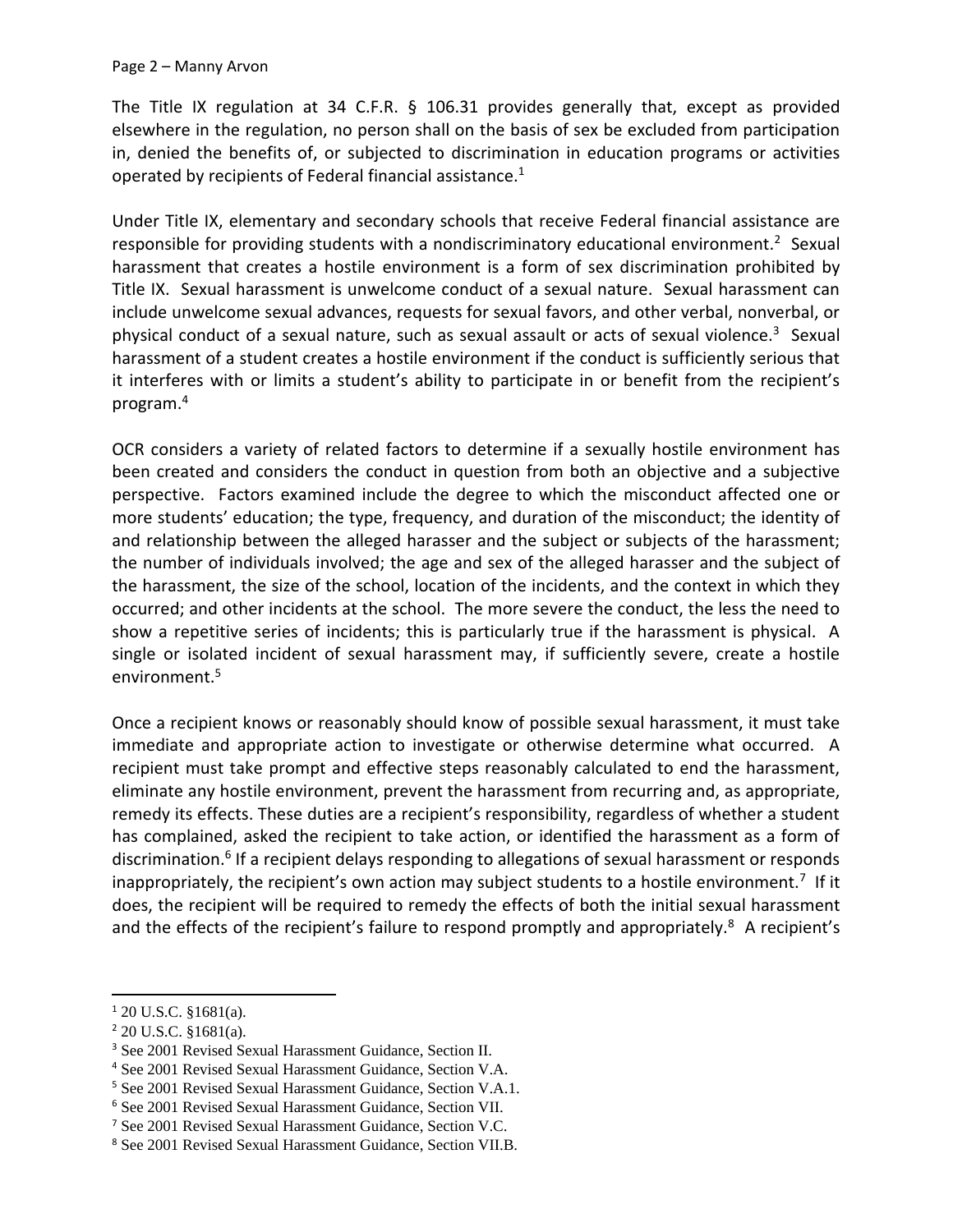obligation to respond appropriately to sexual harassment complaints is the same regardless of the sex or sexes of the parties involved.<sup>9</sup>

Sexual harassment of a student by a faculty member or other school employee also violates Title IX. If an employee who is acting (or who reasonably appears to be acting) in the context of carrying out the employee's day-to-day responsibilities (such as teaching, counselling, supervising and advising) engages in sexual harassment, the recipient is responsible for remedying any effects of the harassment on the complainant, as well as for ending the harassment and preventing its recurrence. This is true whether or not the recipient has notice of the harassment.<sup>10</sup>

#### *Title IX Coordinators*

The Title IX regulation, at 34 C.F.R. § 106.8(a), requires that a recipient designate at least one employee to coordinate its responsibilities to comply with and carry out its responsibilities under that law. The recipient is further required, by the Title IX implementing regulation at 34 C.F.R. § 106.9(a), to notify all students and employees of the name (or title), office address, and telephone number of the designated employee(s). $11$  A Title IX coordinator's core responsibilities include overseeing the recipient's response to Title IX reports and complaints and identifying and addressing any patterns or systemic problems revealed by such reports and complaints. The Title IX coordinator must have knowledge of the requirements of Title IX, of the recipient's own policies and procedures on sex discrimination, and of all complaints raising Title IX issues throughout the recipient. <sup>12</sup>

#### *Notice of Non-Discrimination*

The regulation implementing Title IX, at 34 C.F.R.  $\S$  106.9, requires that recipients notify applicants for admission and employment, students, employees, students and parents of elementary and secondary school students, sources of referral of applicants for admission and employment, and all unions or professional organizations holding collective bargaining or professional agreements with the recipient that it does not discriminate on the basis of sex in its education programs or activities, and that it is required by Title IX not to discriminate in such a manner. Such notification shall state at least that the requirement not to discriminate in the education program or activity extends to employment.<sup>13</sup> The notice must also state that questions regarding Title IX may be referred to the recipient's Title IX coordinator or to OCR. <sup>14</sup> Such notice should be widely disseminated.

*Grievance Procedures*

 $\overline{\phantom{a}}$ 

<sup>9</sup> See 2001 Revised Sexual Harassment Guidance, Section III.

<sup>10</sup> See 2001 Revised Sexual Harassment Guidance, Section V.B.1.

<sup>11</sup> 34 C.F.R. §106.8(a).

<sup>12</sup> Dear Colleague Letter on Title IX Coordinators (April 24, 2015)

<sup>13</sup> 34 C.F.R. §106.9(a).

<sup>14</sup> 34 C.F.R. §106.9(a).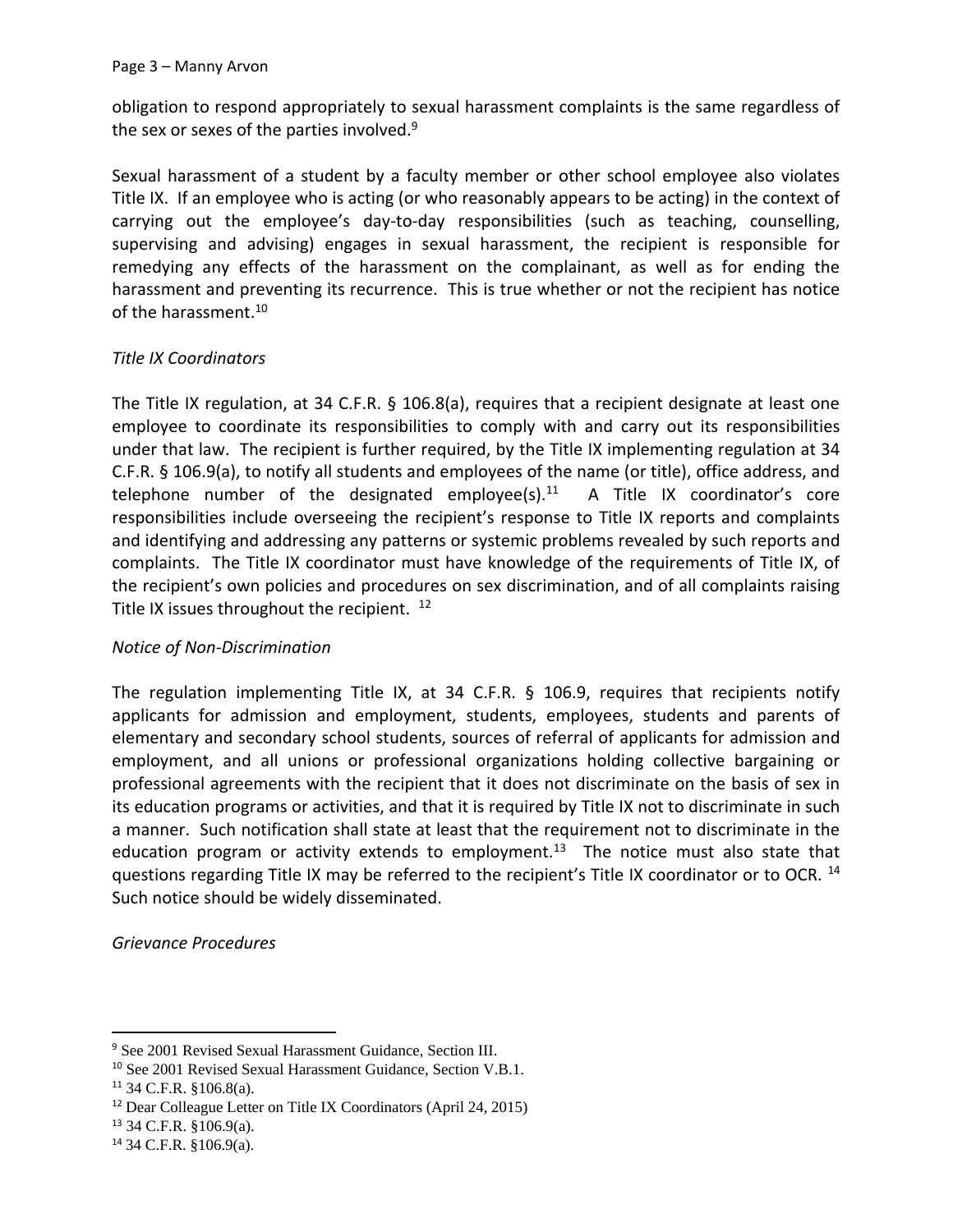The Title IX regulation, at 34 C.F.R. § 106.8(b), requires recipients to adopt and publish grievance procedures providing for the prompt and equitable resolution of complaints alleging any action that would be prohibited by Title IX, including sexual harassment and sexual assault.<sup>15</sup> Title IX does not require a recipient to provide separate grievance procedures for sexual harassment complaints, including sexual assault complaints.<sup>16</sup>

In evaluating whether a recipient's grievance procedures are prompt and equitable, OCR reviews all aspects of a recipient's policies and practices, including the following elements that are critical to achieve compliance with Title IX:

- 1. notice to students, parents of elementary and secondary students, and employees of the procedure, including where complaints may be filed;
- 2. application of the procedures to complaints alleging discrimination and harassment carried out by employees, other students, or third parties;
- 3. provision for adequate, reliable, and impartial investigation of complaints, including the opportunity to present witnesses and other evidence;
- 4. designated and reasonably prompt timeframes for the major stages of the complaint process;
- 5. notice to both parties of the outcome of the complaint; and
- 6. an assurance that the recipient will take steps to prevent recurrence of any sex discrimination or harassment and to correct its discriminatory effects on the complainant and others, if appropriate. $^{17}$

# **FINDINGS OF FACT**

# **Background**

The High School is one of four high schools in the District, and serves grades 9 through 12. The High School currently has a total enrollment of 1,268 students. The Institute provides career and technical education at no cost to West Virginia high school students.

The Student began attending the High School in the fall of 2013. She submitted an application to attend firefighting classes at the Institute in her junior year (2015-2016 school year). The High School transported her by bus to and from the Institute. The Student stopped attending the course on March 2, 2016 because of the incident, and received a grade of "incomplete." As of August 7, 2018, the Student's transcript was modified to reflect a grade of "A" for the course. On or about the third week of May 2016, the Student and her family moved to Williamsport, Pennsylvania. The Student graduated from Williamsport Area High School in June 2017.

# **Title IX Procedural requirements**

The District provided documents in response to OCR's request for the District and the High School's Notice of Non-discrimination and Title IX policies and procedures: (1) *"Expected* 

 $\overline{\phantom{a}}$ 

<sup>15</sup> 34 C.F.R. §106.9(b).

<sup>16</sup> See 2001 Revised Sexual Harassment Guidance, Section IX.

<sup>17</sup> See 2001 Revised Sexual Harassment Guidance, Section IX.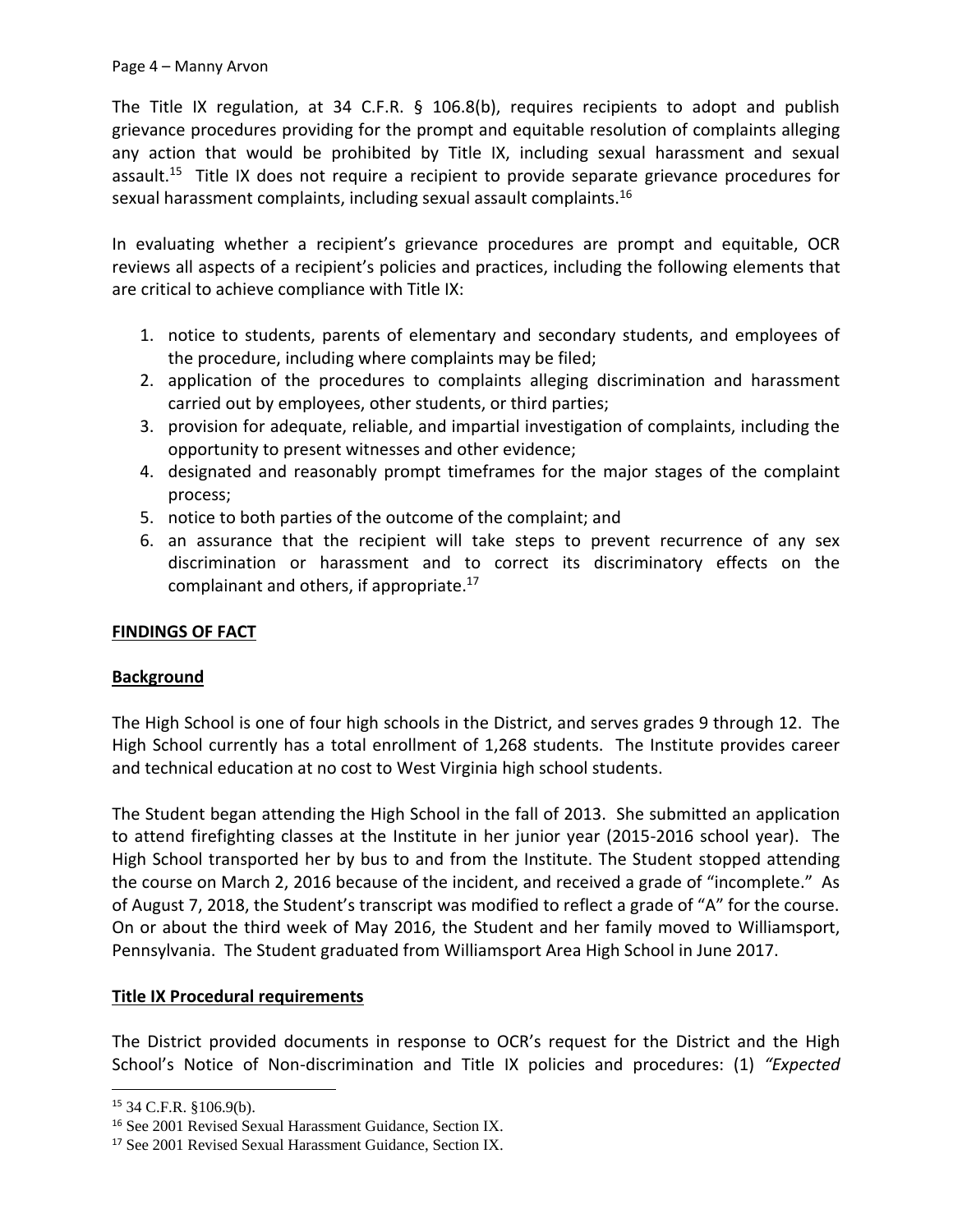*Behavior in Safe and Supportive Schools (Policy Manual);* (2) *Grievance Procedures;* and (3) *The District's Student Handbook for 2016-2017 school year.* 

# *Notice of Non-Discrimination*

The District's homepage on its website (*[https://www.berkeleycountyschools.org/Page/8606\)](https://www.berkeleycountyschools.org/Page/8606)*  includes a notice of nondiscrimination as follows:

*The Berkeley County public school system does not discriminate on the basis of race, color, creed, ancestry, familial status, religion, national origin, gender, sexual orientation, age, disability or other legally protected classification in its programs, activities or employment practices. For inquiries, please contact Assistant Superintendent Ron Stephens, Title IX Coordinator, or Rick Deuell, Section 504 Coordinator, at: Berkeley County Schools, 401 South Queen Street, Martinsburg, WV 25401 or by phone at: (304) 267-3500.* 

The notice does not include the coordinator's email address and it is not widely publicized, as required. Specifically, OCR was unable to locate the notice of non-discrimination on the District website. Moreover, while it appears in the current 2017-18 Student Handbook, the contact information for the Title IX coordinator is not located within the notice of non-discrimination, but instead, in a different location in the Handbook under the District's non-discrimination grievance procedure.

# *Title IX Coordinator*

The District's 2017-2018 parent and student handbook provides that the School Board designates the Assistant Superintendent of Student Services as the District's Compliance Officer to serve as the coordinator and/or compliance official for purposes of Title IX of the Educational Amendments Act of 1972, the Americans with Disabilities Act of 1990, Title VI of the Civil Rights Act of 1964, Section 504 of the Rehabilitation Act of 1973 and all other nondiscrimination statutes and regulations.

According to the policy, the Compliance Officer shall publish and disseminate a notice of the policy and complaint procedure at least annually to students, parents/guardians, employees, and the public, together with either a copy of the policy or a statement how to obtain a copy of the policy. A copy of the policy will be distributed to all buildings and facilities within the district, and included or referenced in all student or employee handbooks, online or in print. Nondiscrimination statements shall include the position, office address and telephone number of the Compliance Officer.

The policy states that the Compliance Officer is responsible to monitor the implementation of nondiscrimination procedures in areas including the grievance procedure. However, the District did not provide any information regarding the Title IX coordinator's experience and training regarding Title IX and his Title IX responsibilities.

# *Title IX Policies and Procedures*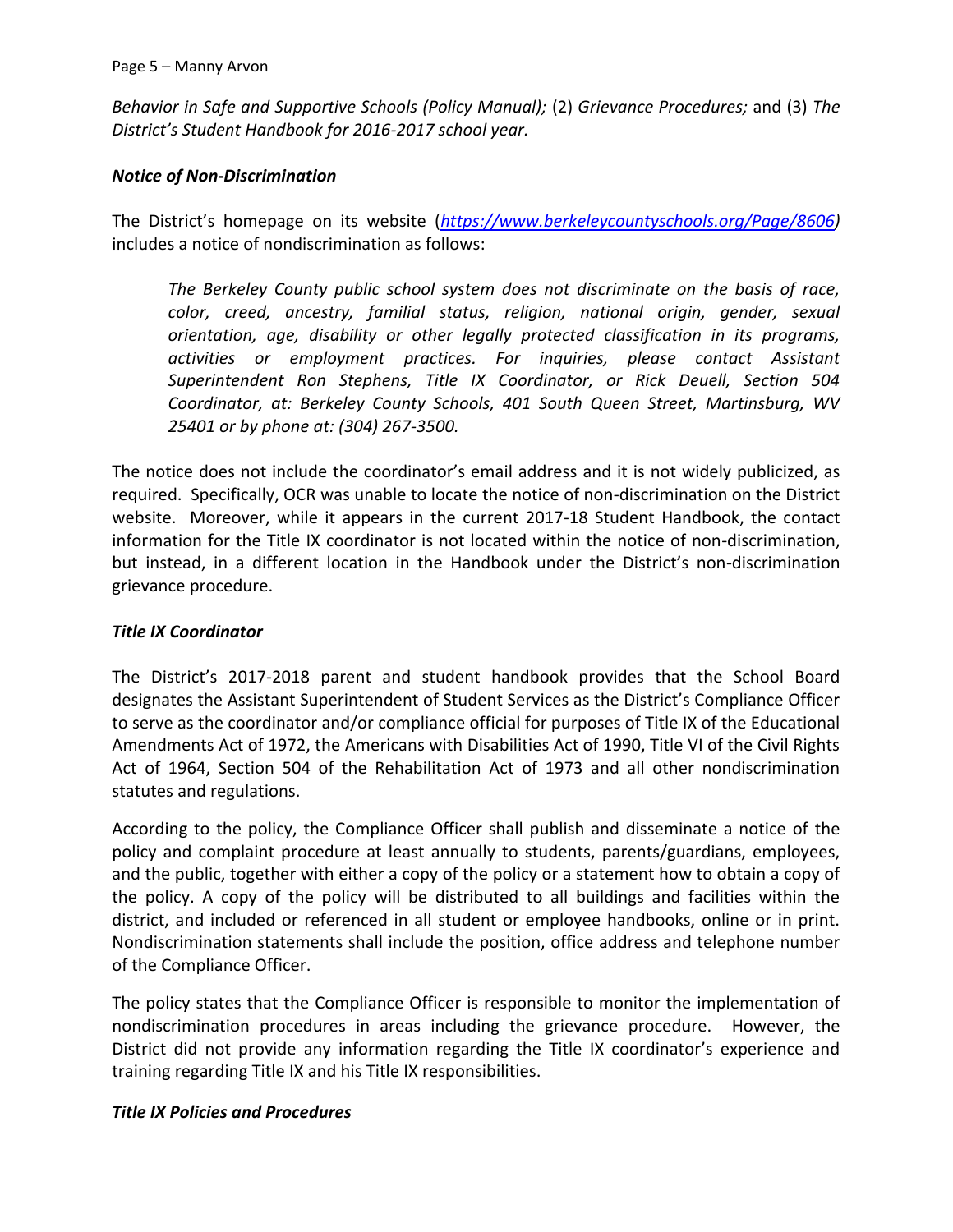# *The District's Policy Manual (Effective July 1, 2012)*

The District's policy manual includes Policy 4373 (Expected Behavior in Safe and Supportive Schools), which is a policy set forth by the West Virginia Department of Education for statewide implementation. It applies to complaints of sexual misconduct, sexual harassment, and sexual violence by students, staff or the public. Policy 4373 provides, in part, that all inappropriate behaviors observed by students or public guests must be reported to the school principal for appropriate action to be taken as specified in this policy and the school implementation plan. For school buildings/facilities that do not have a building principal (e.g. maintenance, transportation), the Director of such building, facility or department shall be responsible for receiving reports of inappropriate behaviors. The term "principal" includes the term "Director." According to Policy 4373, any person who believes he or she has been the victim of an inappropriate behavior or any person with knowledge or belief of conduct which may constitute a violation of the policy manual should report the alleged acts immediately to the appropriate official(s) designated by the policy.

Policy 4373 provides that the school principal or other individual(s) designated by the school, shall upon receipt of a report or complaint immediately undertake or authorize an investigation. The investigation must, at a minimum consist of personal interviews with the complainant, the individual(s) against whom the complaint is filed, and others who may have knowledge of the alleged incident(s) or circumstances giving rise to the complaint. The investigation may also consist of any other methods and review of circumstances deemed pertinent by the investigator.

Policy 4373 provides that the principal shall: determine whether the alleged conduct constitutes a violation of the policy; immediately take such reasonable steps as necessary, to protect the complainant, teachers, administrators or other personnel pending completion of an investigation students of an alleged policy violation; and assure that the investigation will be completed as soon as practicable but no later than 10 school days following the reported violation.

Upon completion of the investigation, Policy 4373 states that a report shall be provided to the principal which should include a determination of whether the allegations have been substantiated as factual and whether they appear to be violations of Policy 4373. Policy 4373 provides that the report shall be recorded and filed at the school. Policy 4373 mandates that the conclusion of the investigation of each complaint filed under these procedures will be reported in writing to the complainant or his/her legal guardian by the principal or his/her designee within 10 school days following the reported violation. However, Policy 4373 does not explicitly state that the responding party receives notice of the conclusion of the investigation.

Policy 4373 sets forth the relevant consequences and remedial measures for incidents of sexual harassment that have been substantiated through investigation, including warning, suspension, termination, revocation of licensure, notification of law enforcement and/or human services for staff. Policy 4373 provides for counseling services to any person subjected to harassment and, where appropriate, the person who committed the harassment, in addition to academic support services to any person subjected to harassment.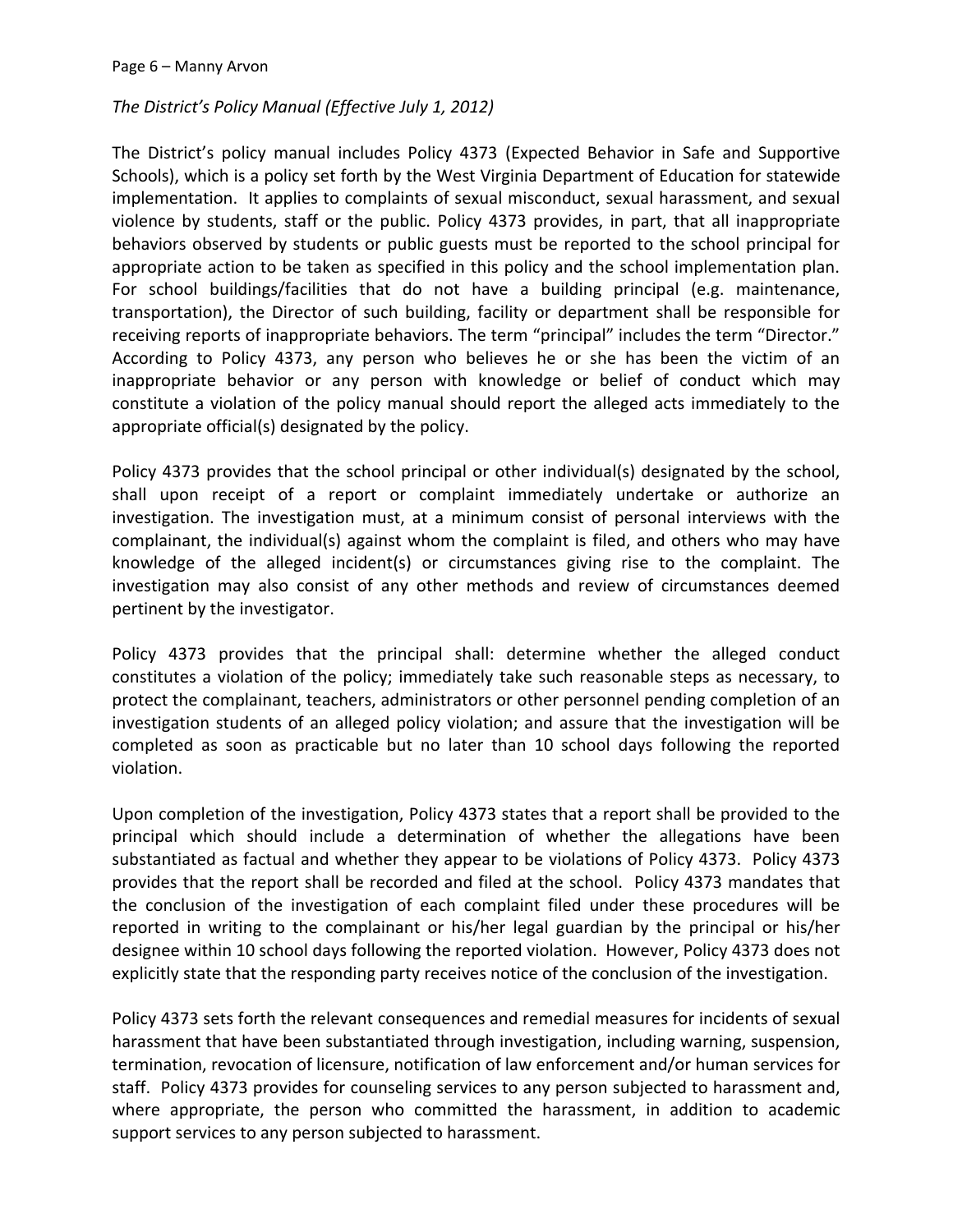Policy 4373 does not include notice that states that questions regarding Title IX may be referred to the recipient's Title IX coordinator or to OCR. Further, Policy 4373 does not provide for notice to the responding party of the outcome of the investigation.

#### *The District's Non-Discrimination Grievance Procedures (rev. July 2013)*

The grievance procedure includes information regarding the Compliance Officer and a complaint procedure. Initially, filing a verbal complaint may be done but must be later committed to writing using the District's forms. The District's grievance procedures provide that complaints must be filed within 30 calendar days after any incident alleged to be a violation of this policy or they shall be deemed untimely, unless special circumstances exist which justify a later filing. The Compliance officer takes all necessary interim actions reasonably calculated to prevent any violations during the periods before the completion of informal and formal procedures. The investigating officials can be the principal and compliance officer or if they are the subject of the complaint, the superintendent. The investigator must initiate an investigation within 24 hours of receiving the formal complaint, unless extenuating circumstances justify otherwise. If the person designated to conduct the initial investigation is unable to complete the investigation in a timely manner, the compliance officer or superintendent shall authorize another person to complete the investigation. The complainant and the responding party may have the opportunity to present witnesses and other evidence.

According to the grievance procedures, the formal investigation shall include individual interviews with the complainant, the responding party, and others with knowledge relative to the incident. The investigator may also evaluate any other information and materials relevant to the investigation, and shall consider all information presented by the complainant and the accused. Moreover, the school principal and/or compliance officer shall maintain on-going contact with the victim throughout the investigation.

The grievance procedures provide that the building principal or other person designated to conduct the initial investigation shall prepare a written report within 10 school days following the reported violation, unless additional time to complete the investigation is required. In that case, the investigator shall report on the status of the investigation to the complainant, the accused, and the Compliance Officer at the expiration of the 10 day period and 5 school days thereafter. Although the District may extend the investigation when necessary, it must insure that the completion provides a prompt and equitable resolution. The written report shall include a summary of the investigation; findings of fact and an explanation of the evidence in support of such findings (including a determination with respect to the factual allegations of the complaint); conclusions whether there have been any violations of this grievance procedure based on the factual findings and a discussion of the reasons for such conclusions; and a recommended disposition of the complaint, including any recommended District action.

The grievance procedures provide that copies of the report shall be provided to the complainant, the accused, and the Compliance Officer. Any such copies shall be redacted as necessary to comply with the confidentiality requirements of this policy. If the investigation or appeal results in a finding that the complaint is factual and constitutes a violation of this policy,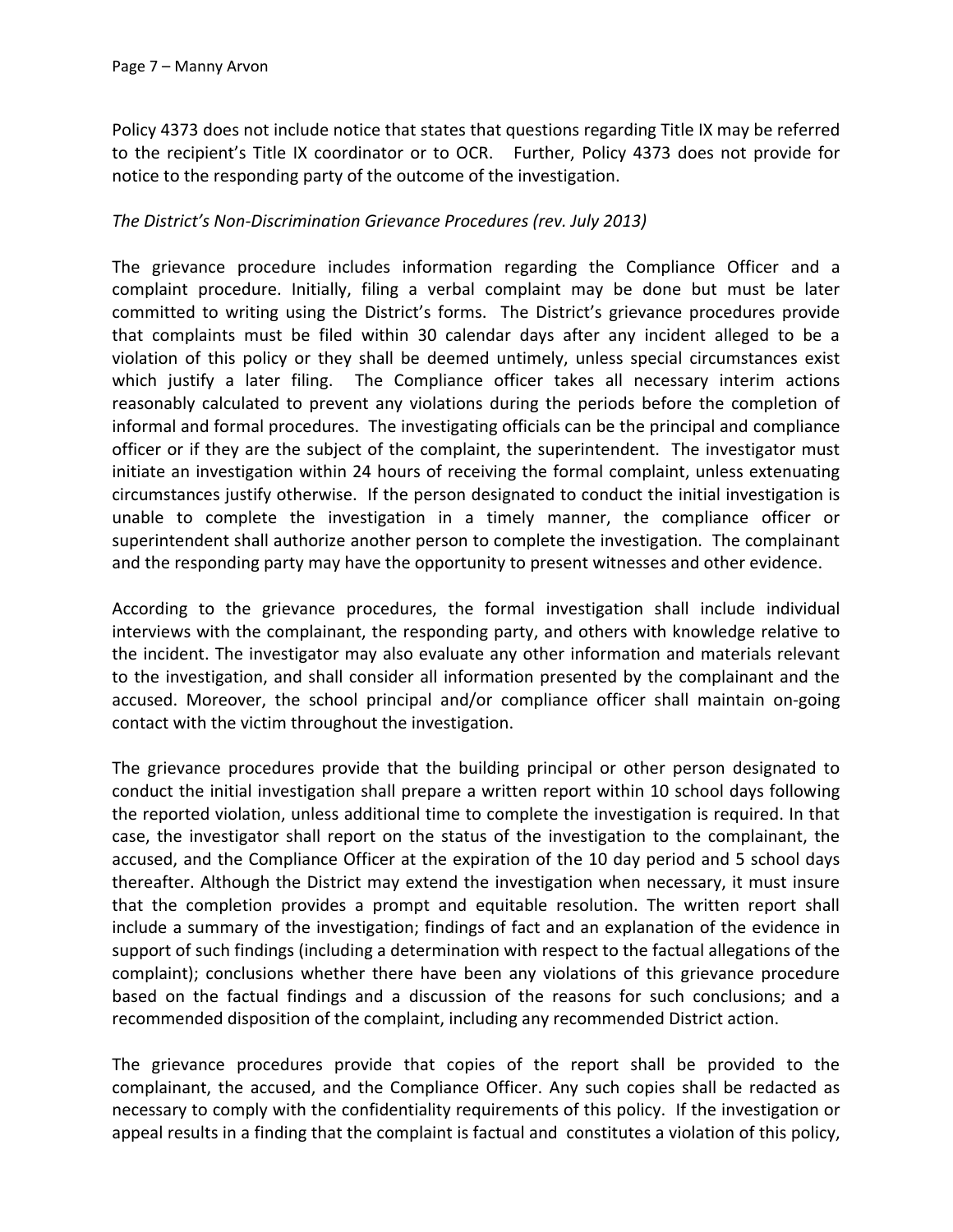the District shall take prompt, corrective action reasonably calculated to ensure that such conduct ceases and will not recur, and to remedy any effects of the violation for which the District is responsible. District action within the authority of administration shall be implemented as recommended in the investigation and appeal process. The school principal and/or Compliance Officer shall contact the individual harassed within a reasonable period of time following the conclusion of the investigation to assess whether there has been on-going harassment or retaliation and to determine whether additional supportive measures are needed.

The grievance procedures further provide that any student or employee who is found to have engaged in conduct constituting unlawful discrimination or harassment in violation of this policy shall be subject to discipline up to and including expulsion from school or termination of employment. Disciplinary actions and procedures shall be consistent with Policy 4373, Board policies and District procedures, and other applicable state and federal laws, rules, regulations, and constitutional requirements.

The grievance procedures additionally include remedies available to victims and/or witnesses of harassment and/or discrimination including counseling and/or academic services and other strategies to educate the school wide population regarding awareness of harassment and discrimination issues through the guidance program or other appropriate means. Appropriate steps to end harassment may include separating the accused harasser and the target, providing counseling for the target and/or harasser, or taking disciplinary action against the harasser. These steps should not penalize the student who was harassed. In addition, depending on the extent of the harassment, the school may need to provide training or other interventions not only for the perpetrators, but also for the larger school community, to ensure that all students, their families, and school staff can recognize harassment if it recurs and know how to respond. A school also may be required to provide additional services to the student who was harassed in order to address the effects of the harassment, particularly if the school initially delays in responding or responds inappropriately or inadequately to information about harassment. An effective response also may need to include the issuance of new policies against harassment and new procedures by which students, parents, and employees may report allegations of harassment (or wide dissemination of existing policies and procedures), as well as wide distribution of the contact information for the District's Title IX and Section 504/Title II coordinators.

The grievance procedures further provide that if the complainant is not satisfied with any finding or recommended corrective action proposed in the investigative report, he/she may submit a written appeal to the Compliance Officer within 10 school days after receipt of the investigative report. If the Compliance Officer is the subject of the complaint or otherwise not impartial, the appeal shall be submitted to the Superintendent who shall designate another administrator to conduct the appeal. If an appropriate administrator cannot be designated, the Superintendent shall designate a qualified third party to conduct the appeal. An appeal may also be initiated by the Compliance Officer if he/she does not accept without further review the recommended corrective action proposed in the investigative report. In that event, the Compliance Officer shall notify the complainant and the responding party that an appeal will be conducted and shall discuss alternative corrective actions with the complainant. (The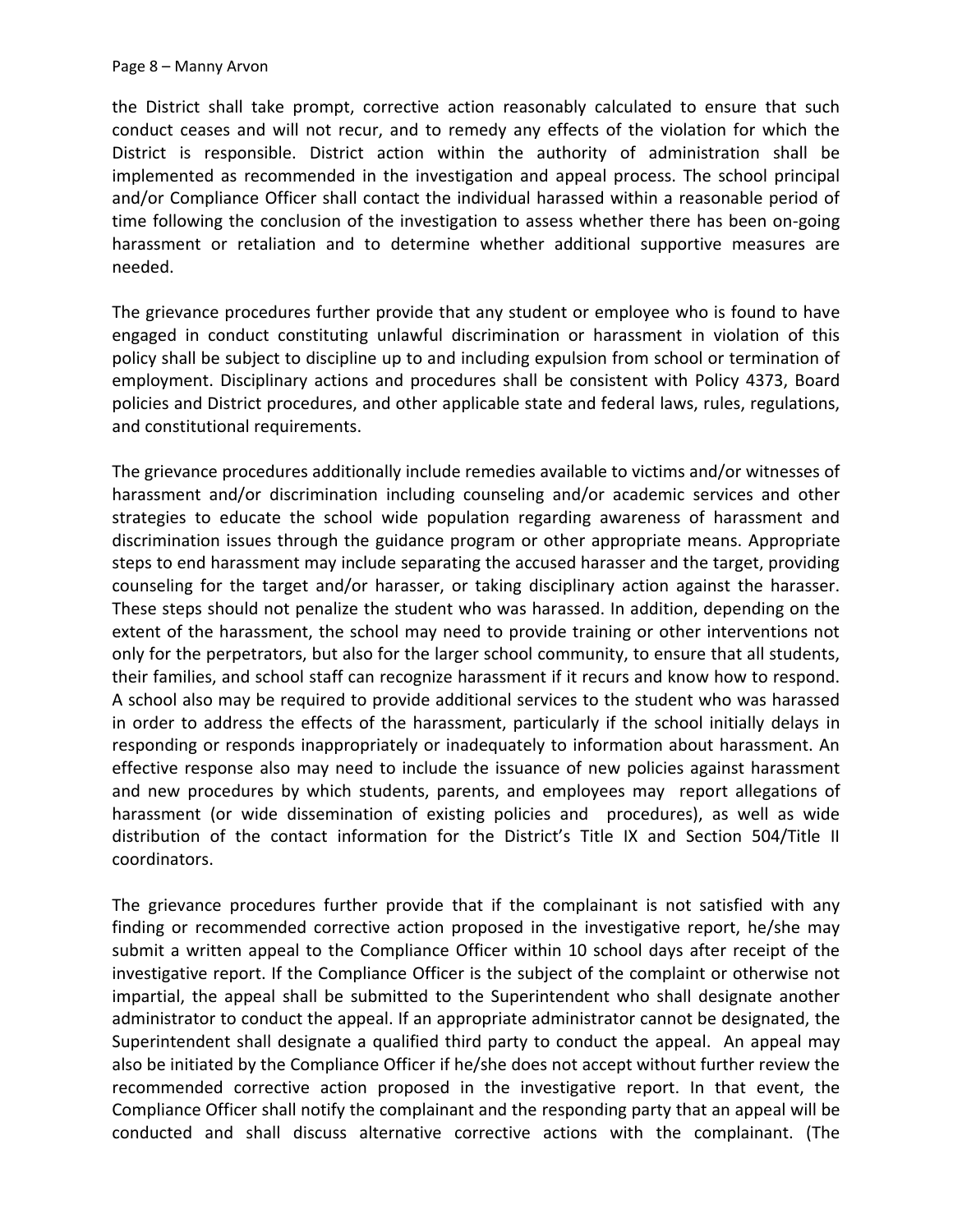Compliance Officer may not initiate an appeal if he/she is the subject of the complaint or is otherwise not impartial.) The Compliance Officer (or other designated appeal official) shall review the investigation and the investigative report and may also conduct a reasonable supplemental investigation.

The Compliance Officer (or other designated appeal official) shall prepare a written determination with respect to the appeal within 15 school days after initiation of the appeal, unless additional time to complete a supplemental investigation is required. In that case, the appeal officer shall report on the status of the supplemental investigation to the complainant and the responding party at the expiration of the 15 day period and every 5 school days thereafter. Although the District may extend the investigation when necessary, it must insure that the completion provides a prompt and equitable resolution. The written determination includes a summary of any supplemental investigation; findings of fact and an explanation of the evidence in support of such findings (including a determination with respect to the factual allegations of the complaint); conclusions whether there have been any violations of this policy based on the factual findings and a discussion of the reasons for such conclusions; and a recommended disposition of the complaint, including any recommended District action. Copies of the determination on appeal shall be provided to the complainant, the responding party, and the person who conducted the initial investigation.

The grievance procedures direct that complaints of discrimination shall be investigated promptly and corrective action be taken when allegations are substantiated. The grievance procedures provide that a school should take steps to stop further harassment and prevent any retaliation against the person who made the complaint (or was the subject of the harassment) or against those who provided information as witnesses. At a minimum, the school's responsibilities include making sure that the harassed students and their families know how to report any subsequent problems, conducting follow-up inquiries to see if there have been any new incidents or any instances of retaliation, and responding promptly and appropriately to address continuing or new problems. Counseling and/or academic support will be provided by the District to address any impact on the individual harassed and/or any witness to the harassment.

The grievance procedures include nondiscrimination statements and according to the District stated that such statements shall include the position, office address and telephone number of the Compliance Officer.

OCR notes that the appeal process is only offered to the reporting party, not to the responding party.

# *The District's Student Handbook for the 2016 -2017 School Year*

The District provided its most current handbook for the 2016-2017 school year. The language contained in the Handbook under "Non-Discriminatory Grievance Procedures" is identical to the provisions set forth in the grievance procedures, described above, and may be found on its website at[: www.berkeleycountyschools.org](http://www.berkeleycountyschools.org/) under the "Student and Parent Reference Guide."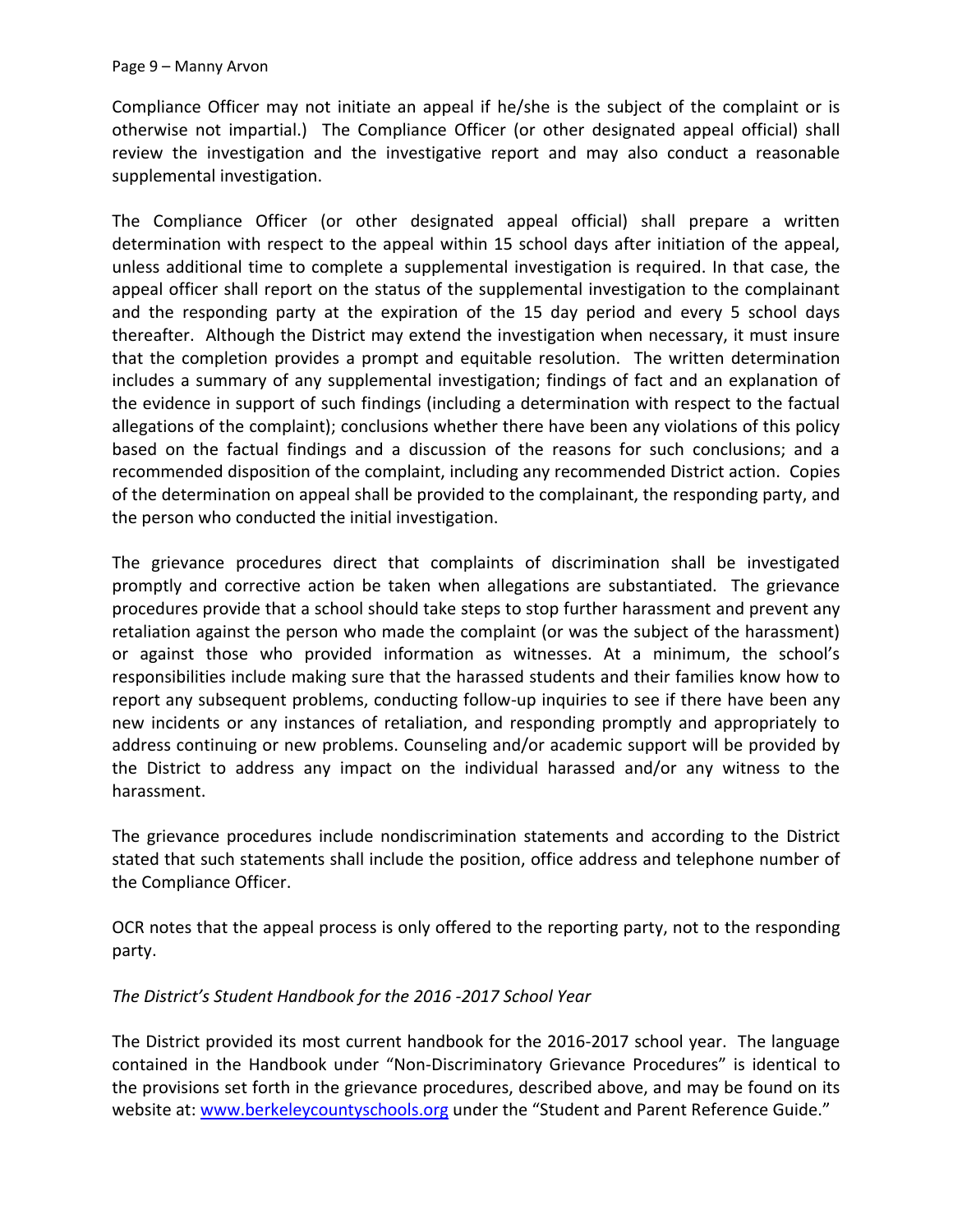As noted above, the appeal process is only offered to the reporting party, not to the responding party.<sup>18</sup>

#### **The Incident**

XX – paragraphs redacted – XX

#### **CONCLUSION**

Under OCR procedures, a complaint may be resolved before the conclusion of an investigation if a recipient asks to resolve the complaint by signing a Resolution Agreement and OCR determines that such a resolution is appropriate. The provisions of the Resolution Agreement must be aligned with the complaint allegations, the information obtained in the investigation to date, and be consistent with applicable regulations. Such a request does not constitute an admission of a violation on the part of the District, nor does it constitute a determination by OCR of any violation of our regulations.

On March 26, 2018, prior to OCR completing its investigation, the District asked OCR to enter into a Resolution Agreement. On August 13, 2018, the District signed this Agreement. As is our standard practice, OCR will monitor the District's implementation of the Agreement, a copy of which is enclosed. Accordingly, OCR is concluding its investigation of the District as of the date of this letter.

This concludes OCR's investigation of the complaint and should not be interpreted to address the District's compliance with any other regulatory provision or to address any issues other than those addressed in this letter. This letter sets forth OCR's determination in an individual OCR case. This letter is not a formal statement of OCR policy and should not be relied upon, cited, or construed as such. OCR's formal policy statements are approved by a duly authorized OCR official and made available to the public. The Complainant may have the right to file a private suit in federal court whether or not OCR finds a violation.

Under the Freedom of Information Act, it may be necessary to release this document and related correspondence and records upon request. In the event that OCR receives such a request, we will seek to protect, to the extent provided by law, personally identifiable information, which, if released, could reasonably be expected to constitute an unwarranted invasion of personal privacy. Please be advised that the District may not harass, coerce, intimidate, or discriminate against any individual because he or she has filed a complaint or participated in the complaint resolution process.

OCR is committed to prompt and effective service. If you have any questions, please contact Marcia Jones at (215) 656-8555, or by email at marcia.jones@ed.gov.

Sincerely,

 $\overline{\phantom{a}}$ <sup>18</sup> See September 2017 Q&A on Campus Sexual Misconduct, Question 10.